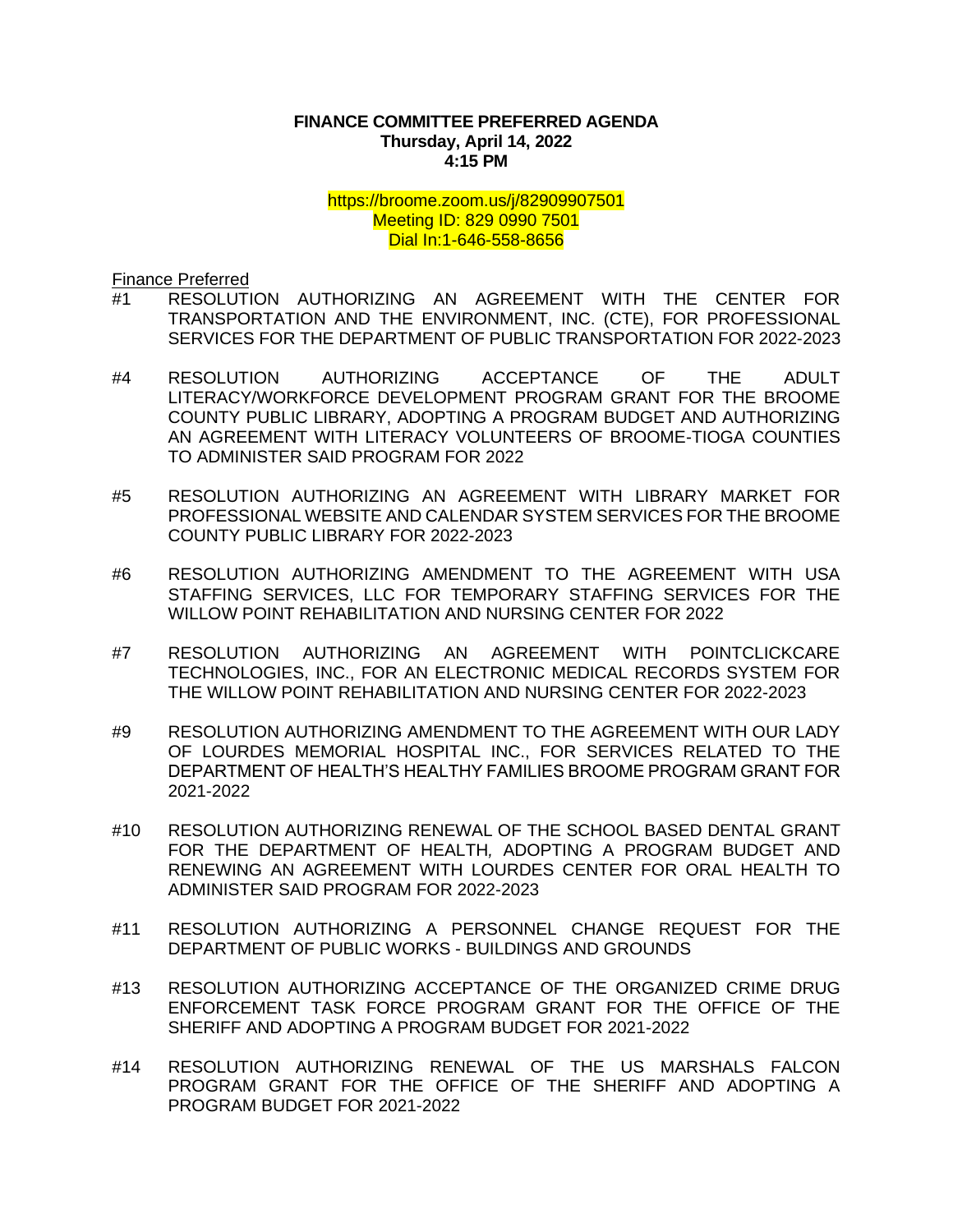- #15 [RESOLUTION AUTHORIZING RENEWAL OF THE INTERMUNICIPAL AGREEMENT](https://www.gobroomecounty.com/sites/default/files/dept/legis/04212022-15.pdf)  [WITH THE VILLAGE OF ENDICOTT FOR MAINTENANCE OF THE BROOME COUNTY](https://www.gobroomecounty.com/sites/default/files/dept/legis/04212022-15.pdf)  [SEWER SYSTEM FOR THE DEPARTMENT OF PUBLIC WORKS FOR 2021-2026](https://www.gobroomecounty.com/sites/default/files/dept/legis/04212022-15.pdf)
- #17 [RESOLUTION AUTHORIZING AMENDMENT TO THE AGREEMENT WITH](https://www.gobroomecounty.com/sites/default/files/dept/legis/04212022-17.pdf)  [MCFARLAND JOHNSON, INC., FOR PROFESSIONAL ENGINEERING SERVICES FOR](https://www.gobroomecounty.com/sites/default/files/dept/legis/04212022-17.pdf)  [THE DEPARTMENT OF PUBLIC WORKS FOR 2019-2021](https://www.gobroomecounty.com/sites/default/files/dept/legis/04212022-17.pdf)
- #18 [RESOLUTION AUTHORIZING THE IMPLEMENTATION AND FUNDING IN THE FIRST](https://www.gobroomecounty.com/sites/default/files/dept/legis/04212022-18.pdf)  [INSTANCE 100% OF THE FEDERAL-AID AND STATE "MARCHISELLI" PROGRAM-AID](https://www.gobroomecounty.com/sites/default/files/dept/legis/04212022-18.pdf)  [ELIGIBLE COSTS OF A TRANSPORTATION FEDERAL-AID PROJECT, AND](https://www.gobroomecounty.com/sites/default/files/dept/legis/04212022-18.pdf)  [APPROPRIATING FUNDS THEREFORE](https://www.gobroomecounty.com/sites/default/files/dept/legis/04212022-18.pdf)
- #19 [RESOLUTION AUTHORIZING AN AGREEMENT WITH MCFARLAND JOHNSON, INC.,](https://www.gobroomecounty.com/sites/default/files/dept/legis/04212022-19.pdf)  [FOR PROFESSIONAL ENGINEERING SERVICES FOR THE DEPARTMENT OF](https://www.gobroomecounty.com/sites/default/files/dept/legis/04212022-19.pdf)  [PUBLIC WORKS FOR 2022-2026](https://www.gobroomecounty.com/sites/default/files/dept/legis/04212022-19.pdf)
- #22 [RESOLUTION AUTHORIZING AN AGREEMENT WITH HULBERT ENGINEERING AND](https://www.gobroomecounty.com/sites/default/files/dept/legis/04212022-22.pdf)  [LAND SURVEYING, P.C. FOR PROFESSIONAL SERVICES FOR THE DEPARTMENT](https://www.gobroomecounty.com/sites/default/files/dept/legis/04212022-22.pdf)  [OF PUBLIC WORKS FOR 2022-2024](https://www.gobroomecounty.com/sites/default/files/dept/legis/04212022-22.pdf)
- #23 [RESOLUTION AUTHORIZING AN AGREEMENT WITH NAVIANT, INC. FOR](https://www.gobroomecounty.com/sites/default/files/dept/legis/04212022-23.pdf)  [PROFESSIONAL SERVICES FOR THE DIVISION OF INFORMATION TECHNOLOGY](https://www.gobroomecounty.com/sites/default/files/dept/legis/04212022-23.pdf)  [FOR 2022](https://www.gobroomecounty.com/sites/default/files/dept/legis/04212022-23.pdf)
- #28 [RESOLUTION AUTHORIZING AMENDMENT TO THE AGREEMENT WITH SOUTHERN](https://www.gobroomecounty.com/sites/default/files/dept/legis/04212022-28.pdf)  [TIER NETWORK, INC. FOR PROFESSIONAL SERVICES FOR THE DEPARTMENT OF](https://www.gobroomecounty.com/sites/default/files/dept/legis/04212022-28.pdf)  [PLANNING AND ECONOMIC DEVELOPMENT FOR 2021-2022](https://www.gobroomecounty.com/sites/default/files/dept/legis/04212022-28.pdf)

Finance Prime

- #24 [RESOLUTION AMENDING THE 2022 CAPITAL IMPROVEMENT PROGRAM](https://www.gobroomecounty.com/sites/default/files/dept/legis/04212022-24.pdf)
- #25 [RESOLUTION AUTHORIZING AGREEMENTS WITH VARIOUS VENDORS AND](https://www.gobroomecounty.com/sites/default/files/dept/legis/04212022-25.pdf)  [AGENCIES FOR FUNDS TO SUPPORT ECONOMIC DEVELOPMENT AND](https://www.gobroomecounty.com/sites/default/files/dept/legis/04212022-25.pdf)  [COMMUNITY PROJECTS IN BROOME COUNTY](https://www.gobroomecounty.com/sites/default/files/dept/legis/04212022-25.pdf)
- #26 [RESOLUTION AUTHORIZING THE REINSTATEMENT OF TAXES AND APPROVING](https://www.gobroomecounty.com/sites/default/files/dept/legis/04212022-26.pdf)  [THE SALE OF IN-REM FORECLOSURE PROPERTY TO THE FORMER OWNERS](https://www.gobroomecounty.com/sites/default/files/dept/legis/04212022-26.pdf)
- #27 [RESOLUTION APPROVING THE SALE OF COUNTY-OWNED PROPERTY TO THE](https://www.gobroomecounty.com/sites/default/files/dept/legis/04212022-27.pdf)  [CITY OF BINGHAMTON](https://www.gobroomecounty.com/sites/default/files/dept/legis/04212022-27.pdf)
- #30 [RESOLUTION AUTHORIZING THE SALE OF COUNTY-OWNED PROPERTY FROM](https://www.gobroomecounty.com/sites/default/files/dept/legis/04212022-30.pdf)  [THE COUNTY 2022 CITY OF BINGHAMTON TAX SALE AUCTION](https://www.gobroomecounty.com/sites/default/files/dept/legis/04212022-30.pdf)
- #31 [RESOLUTION AUTHORIZING THE SALE OF COUNTY-OWNED PROPERTY FROM](https://www.gobroomecounty.com/sites/default/files/dept/legis/04212022-31.pdf)  [THE COUNTY 2022 TOWN TAX SALE AUCTION](https://www.gobroomecounty.com/sites/default/files/dept/legis/04212022-31.pdf)
- #32 [RESOLUTION AUTHORIZING CANCELLATION OF REAL PROPERTY TAXES ON](https://www.gobroomecounty.com/sites/default/files/dept/legis/04212022-32.pdf)  [PARCELS IN THE CITY OF BINGHAMTON](https://www.gobroomecounty.com/sites/default/files/dept/legis/04212022-32.pdf)